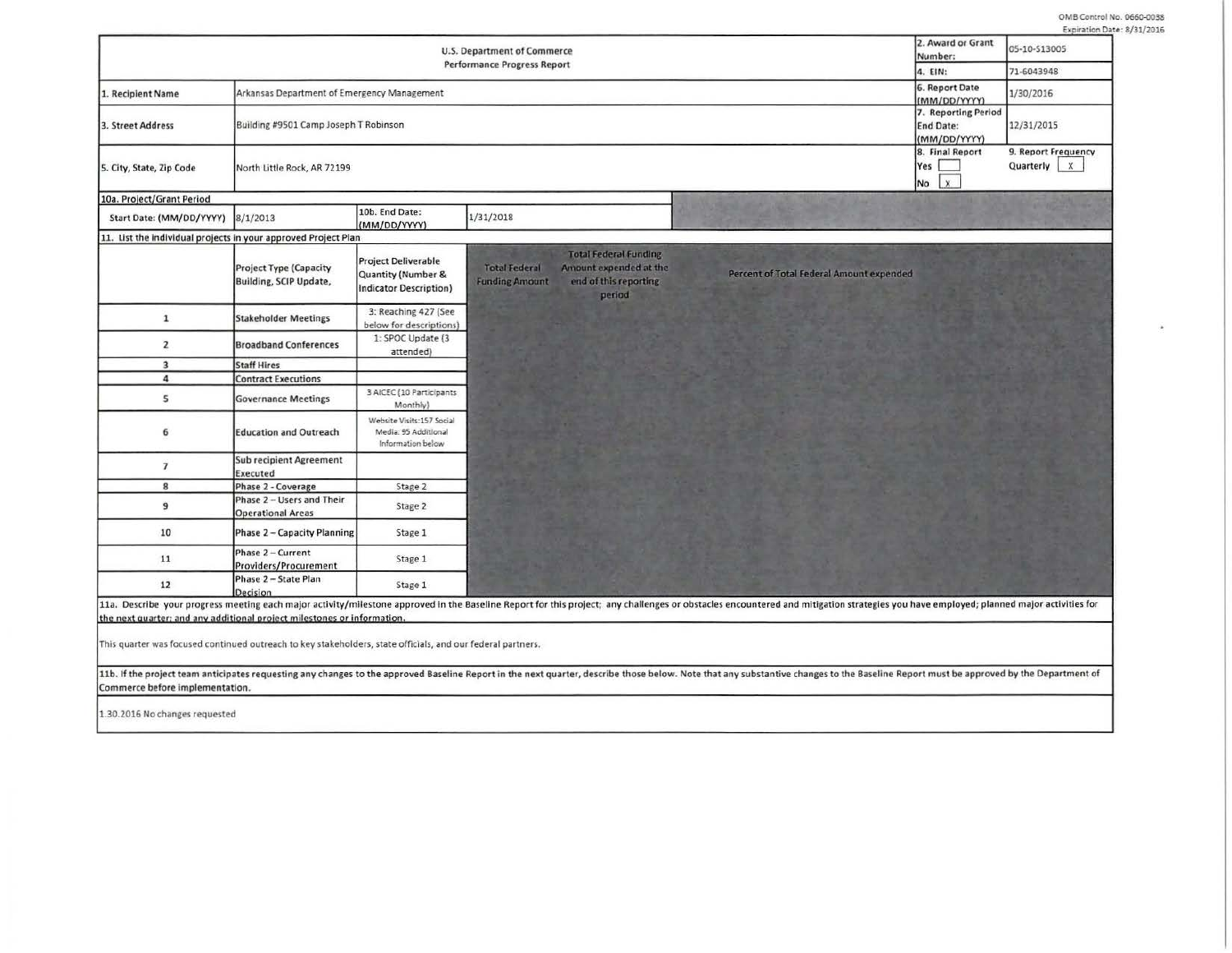**l1c.** Provide any other information that would be useful to NTIA as it assesses this project's progress.

Nothing to report 1.30.2016

11d. Describe any success stories or best practices you have identified. Please be as specific as possible.

Development of the Urban Area Focus group to include our metropolitan partners. Continuation of outreach and education to our rural leadership council.

12. Personnel

 $\mathbb{R}$ 

## 12a. If the project is not fully staffed, describe how any lack of staffing may impact the project's time line and when the project will be fully staffed.

Some positions are not currently staffed. While those positions will be filled soon, there will be no Impacts to the project timeline.

| 12b. Staffing Table                                                                                                                   |                                        |                                                                                                                                            |                           |                      |                               |                   |                 |                                         |                                          |
|---------------------------------------------------------------------------------------------------------------------------------------|----------------------------------------|--------------------------------------------------------------------------------------------------------------------------------------------|---------------------------|----------------------|-------------------------------|-------------------|-----------------|-----------------------------------------|------------------------------------------|
| Job Title                                                                                                                             | FTE%                                   | Project (s) Assigned                                                                                                                       |                           |                      |                               |                   |                 | Change                                  |                                          |
| <b>SLIGP Program Manager</b>                                                                                                          | 80%                                    | Will provide coordination for grant reporting and financial payouts from the SAA and work with SWIC to monitor progress of overall project |                           |                      |                               |                   |                 |                                         |                                          |
| IT Administrator                                                                                                                      | 10%                                    | Serves on the state broadband working group and provides technical assistance                                                              |                           |                      |                               |                   |                 |                                         |                                          |
| Accounting Branch Manager                                                                                                             | 2%                                     | Will conduct task and provide tracking for disbursement of the entire grant funds                                                          |                           |                      |                               |                   |                 |                                         |                                          |
| Financial Analyst                                                                                                                     | 3%                                     | Will provide oversight for the disbursements and tracking of funds                                                                         |                           |                      |                               |                   |                 |                                         |                                          |
| SWIC                                                                                                                                  | 50%                                    | Will oversee all interoperability coordination and is responsible for ensuring SCIP initiatives are tracked and completed                  |                           |                      |                               |                   |                 |                                         |                                          |
| AWIN Program Manager                                                                                                                  | 50%                                    | Has oversight of all public safety communications projects that the state undertakes and will provide oversight for this project           |                           |                      |                               |                   |                 |                                         |                                          |
| 13. Subcontracts (Vendors and/or Sub recipients)                                                                                      |                                        |                                                                                                                                            |                           |                      |                               |                   |                 |                                         |                                          |
| 13a. Subcontracts Table - Include all subcontractors. The totals from this table must equal the "Subcontracts Total" in Question 14f. |                                        |                                                                                                                                            |                           |                      |                               |                   |                 |                                         |                                          |
| Name                                                                                                                                  |                                        | <b>Subcontract Purpose</b>                                                                                                                 | Type<br>(Vendor/Subject.) | RFP/RFQ Issued (Y/N) | Contract<br>Executed<br>(Y/N) | <b>Start Date</b> | <b>End Date</b> | <b>Total Federal Funds</b><br>Allocated | <b>Total Matching Funds</b><br>Allocated |
| Buford, Goff, & Associates                                                                                                            | Development of Project Management Plan |                                                                                                                                            | Vendor                    |                      |                               | 10/1/2013         | 7/31/2016       | \$810,432.00                            | \$0.00                                   |
| 13b. Describe any challenges encountered with vendors and/or sub recipients.                                                          |                                        |                                                                                                                                            |                           |                      |                               |                   |                 |                                         |                                          |
| 1.30.2016 No Issues                                                                                                                   |                                        |                                                                                                                                            |                           |                      |                               |                   |                 |                                         |                                          |

54